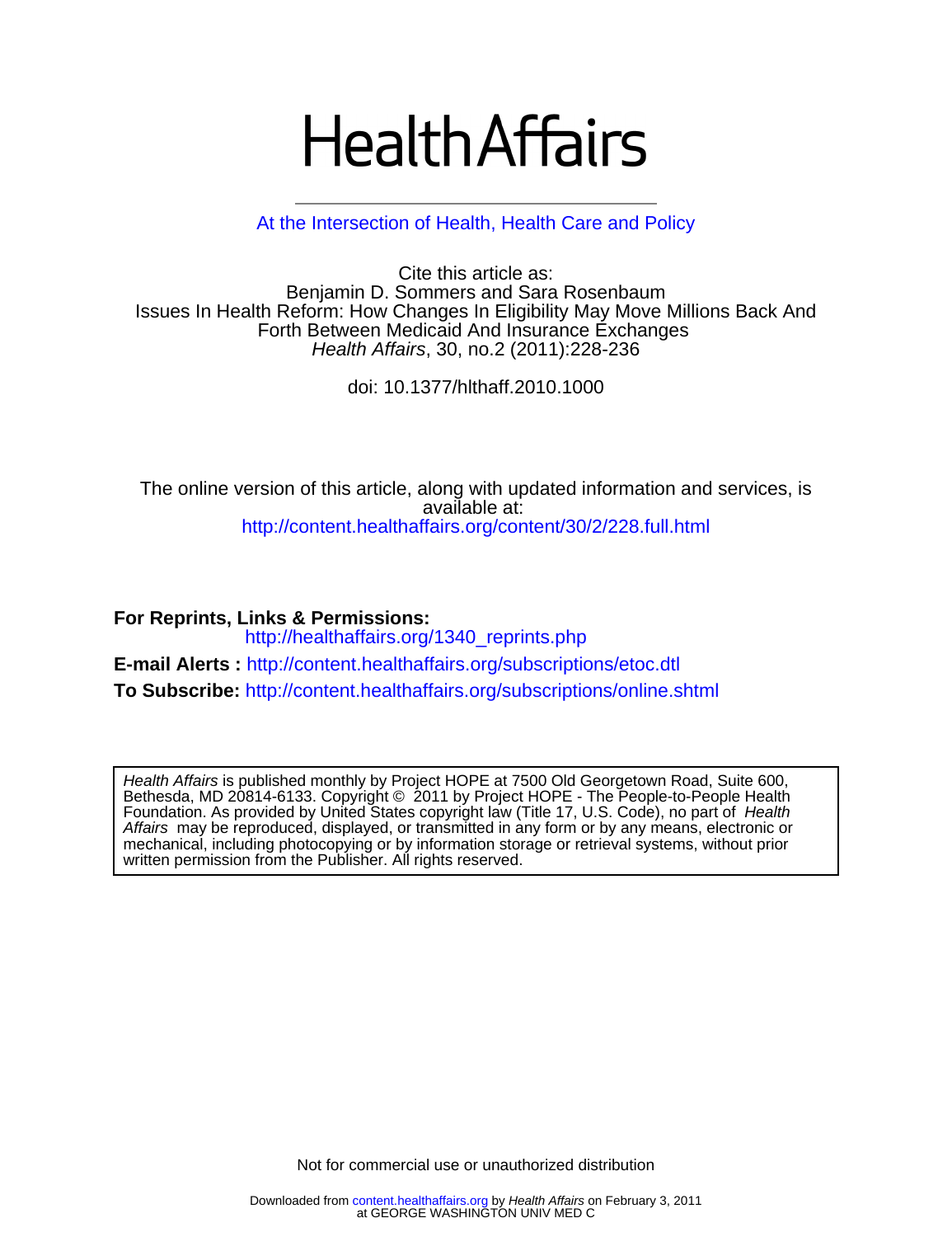By Benjamin D. Sommers and Sara Rosenbaum

DOI: 10.1377/hlthaff.2010.1000 **DOI:** 10.1377/hlthaff.<br>HEALTH AFFAIRS 30,<br>NO. 2 (2011): 228–236 NO. 2 (2011): 228-236<br>©2011 Project HOPE— The People-to-People Health Foundation, Inc.

## Issues In Health Reform: How Changes In Eligibility May Move Millions Back And Forth Between Medicaid And Insurance Exchanges

ABSTRACT The Affordable Care Act will extend health insurance coverage by both expanding Medicaid eligibility and offering premium subsidies for the purchase of private health insurance through state health insurance exchanges. But by definition, eligibility for these programs is sensitive to income and can change over time with fluctuating income and changes in family composition. The law specifies no minimum enrollment period, and subsidy levels will also change as income rises and falls. Using national survey data, we estimate that within six months, more than 35 percent of all adults with family incomes below 200 percent of the federal poverty level will experience a shift in eligibility from Medicaid to an insurance exchange, or the reverse; within a year, 50 percent, or 28 million, will. To minimize the effect on continuity and quality of care, states and the federal government should adopt strategies to reduce the frequency of coverage transitions and to mitigate the disruptions caused by those transitions. Options include establishing a minimum guaranteed eligibility period and "dually certifying" some plans to serve both Medicaid and exchange enrollees.

The signature achievement of the Affordable Care Act of 2010 is its near-<br>universal guarantee of access to affordable health insurance. The law<br>accomplishes this through two<br>principal pathways. First, Medicaid eligibility fordable Care Act of 2010 is its nearuniversal guarantee of access to affordable health insurance. The law accomplishes this through two will be expanded to all nonelderly citizens and eligible legal residents whose family income does not exceed 133 percent of the federal poverty level.<sup>1</sup> Second, Medicaid-ineligible people with incomes up to 400 percent of poverty can receive premium subsidies through tax credits for health plans offered through state health insurance exchanges.<sup>2</sup>

At any point in time, an income-sensitive approach to subsidizing the cost of health insurance neatly divides these populations into two. But over months and years, income fluctuates, and families change in composition and size, all of which will affect income-related eligibility.

Because the Affordable Care Act specifies no minimum enrollment period, eligibility and subsidy levels will change as incomes rise and fall. The legislation, therefore, largely tracks existing federal law regarding Medicaid, under which states are required to conduct eligibility redeterminations only once a year, but individuals are required to report interim changes in income, and eligibility can cease in any month.<sup>3</sup>

This potential for movement between Medicaid and exchange coverage can be thought of as an update to the classic problem of "churning" (frequent changes back and forth, in and out of Medicaid), a problem with which Medicaid has long grappled.<sup>4,5</sup> For instance, research shows that 43 percent of newly enrolled adults in Medicaid experience a disruption in coverage within twelve months.<sup>6</sup> Of course, the Affordable Care Act rectifies the total loss of coverage associated with losing Medicaid eligibility by provid-

Benjamin D. Sommers

(bsommers@hsph.harvard.edu) is an assistant professor of health policy and economics at the Harvard School of Public Health, in Boston, Massachusetts.

Sara Rosenbaum is the Hirsh Professor and chair of the Department of Health Policy, School of Public Health and Health Services, at the George Washington University, in Washington, D.C.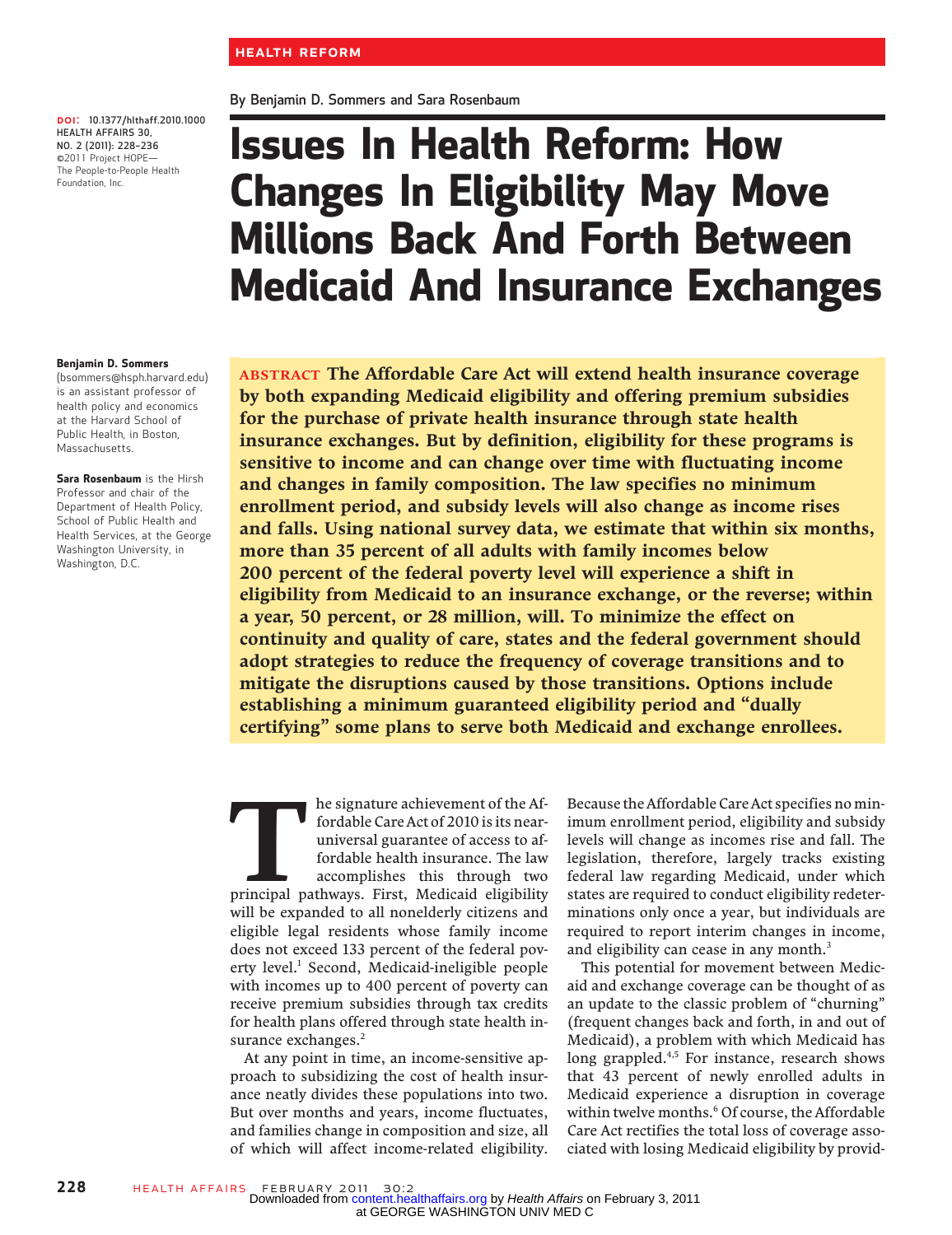ing a second source of subsidized coverage. But the duality of the subsidy system presents important implementation challenges.

Income fluctuation raises issues for all subsidy-eligible individuals or families up to 400 percent of the federal poverty level, which includes those whose incomes place them squarely within the exchange system. For those purchasing coverage with subsidies through exchanges, income changes may trigger the obligation to repay some or all subsidies received; the amounts subject to repayment were significantly increased recently by Congress.<sup>7</sup> But income fluctuations pose a particular challenge for individuals and families who cross the Medicaid-exchange divide, because this change may trigger a shift between plans and provider networks. In short, for this group, income fluctuation carries both financial and health care consequences.

Research shows that insurance coverage disruptions have adverse effects on access and administrative  $costs<sup>8-10</sup>$  and, furthermore, that problems can arise simply from changes in health plans even without gaps in coverage. $11$ For this reason, it is important both to estimate accurately the extent of these disruptions and to devise potential policy solutions to mitigate them.

For this study we used nationally representative data to explore the frequency of income fluctuations over time among low-income adults that would lead to switches between Medicaid and exchange eligibility under health reform.

#### Study Data And Methods

DATA Our data source was the Survey of Income and Program Participation, a nationally representative longitudinal survey conducted by the US Census Bureau. The survey is administered every four months and includes detailed questions on monthly income and insurance status for each of the prior four months. The data also include the relevant federal poverty threshold for each family in each month. The 2004 survey panel contained twelve waves, covering 2004– 08, and this was the primary sample for analysis. A more recent panel, which began in 2008, contained only three waves at the time of our study; this panel was used for secondary analysis to supplement the 2004 panel.

The sample was made up of adults ages 19–60 whose family income at the outset of the survey was 200 percent of poverty or less. Our sample included only adults, who constitute the population directly affected by the new Medicaid eligibility rules. Most people with incomes of 200–400 percent of poverty receive insurance through their employers and are unlikely to participate in Medicaid or exchange plans in large numbers; therefore, they were not included in the sample.We excluded adults older than sixty, because they aged into Medicare by the end of the study period.

Our sample contained two groups: those whose income would initially qualify them for Medicaid under health reform, and those whose incomes would initially qualify them for exchange subsidies. The first group contained people with family incomes at or below 138 percent of poverty. The actual Medicaid cutoff is 133 percent of poverty plus an additional income disregard of 5 percent. In this article we refer to this threshold by the more commonly used 133 percent. The second group contained adults with incomes of 138–200 percent of poverty.

The sample size was 19,248 adults for the 2004 analysis and 19,784 for the 2008 analysis. At a population level, using survey weights from the 2008 data to produce full national estimates, we calculate that our sample represented 38 million adults below 138 percent of poverty and 18 million adults between 138 percent and 200 percent of poverty. All analyses were conducted using Stata, version 11.0, to account for the complex survey design.

PRIMARY OUTCOMES For adults initially below the nominal 133 percent cutoff, the primary outcomes were the percentages of people whose incomes made them consistently eligible for Medicaid throughout the study period; people whose incomes had risen above 133 percent of poverty (adults who would lose Medicaid eligibility and gain exchange eligibility); and people whose incomes had temporarily risen above 133 percent but subsequently dropped back below the cutoff (churning).

For adults initially above the 133 percent cutoff, the outcomes were the percentages of people whose incomes remained above 133 percent throughout the study period (consistently eligible for exchange subsidies); people whose incomes had fallen below 133 percent (adults who would lose exchange eligibility and gain Medicaid eligibility); and people whose incomes had temporarily dropped below 133 percent but subsequently risen back above the cutoff (churning).

All outcomes were calculated at six, twelve, twenty-four, thirty-six, and forty-eight months. Individuals lost to follow-up were included in analyses up until they left the survey.

Analysis To identify risk factors for changes in eligibility, we performed Cox proportional hazards regression, using duration of continuous eligibility for a single program as the outcome variable. This analysis, therefore, identified risk factors for switching eligibility in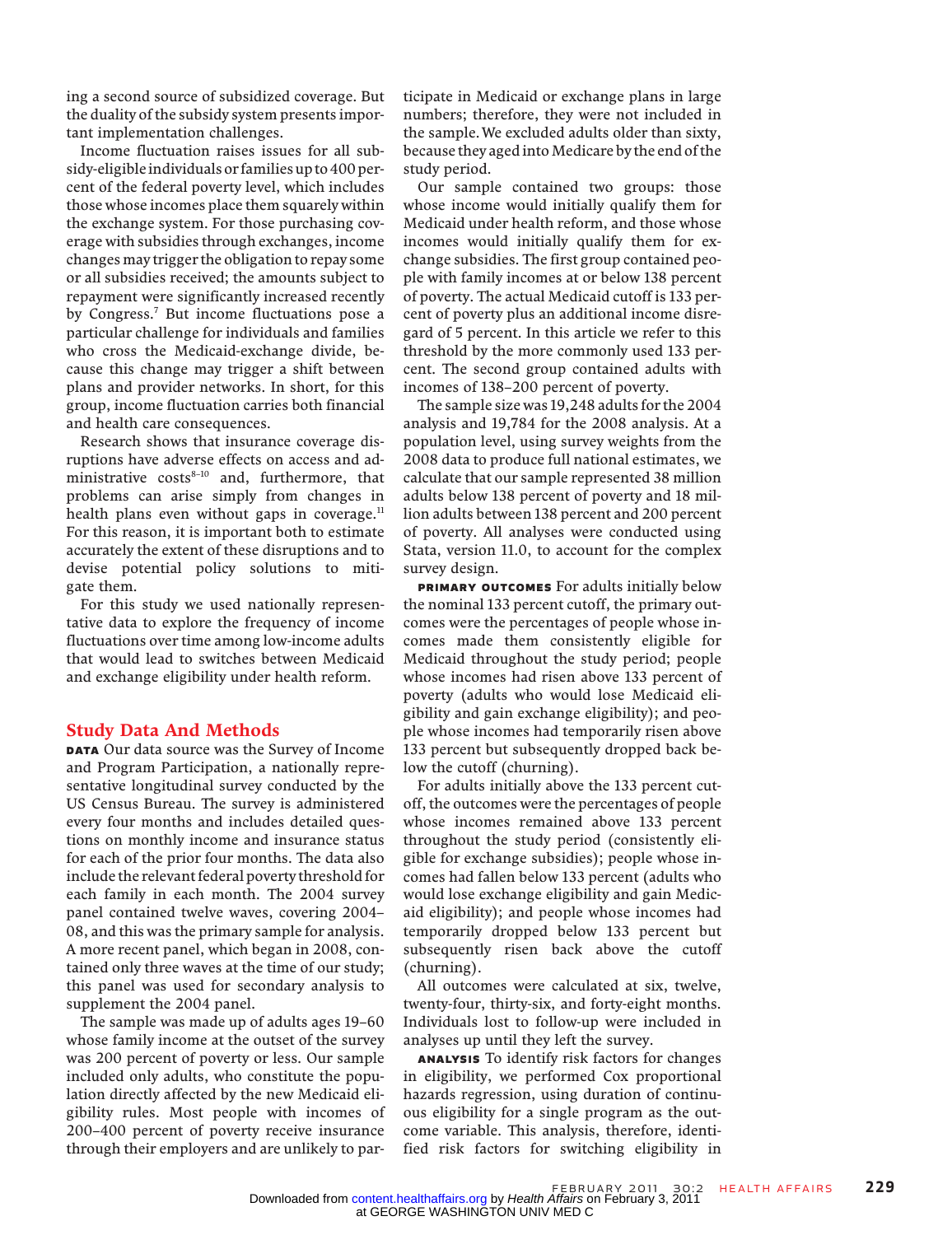either direction, at any point during the study period. Variables were age, sex, race, ethnicity, education, marital status, parent with a child younger than age nineteen in the home, urban versus rural residence, health insurance status, and initial level of income (≤100 percent of poverty; >100–≤133 percent; >133–≤150 percent; and >150–≤200 percent). All variables were defined based on the respondent's first month in the survey.

Limitations Our study had several limitations. Income in the survey was self-reported and might not correspond exactly to how states will determine Medicaid and exchange eligibility—in particular, how they will treat structurally complex or multigenerational families. Thus, income-related eligibility was imperfectly measured in our study, although it is unclear if this imprecision biases our results toward more or less income mobility.12 We found very frequent income mobility even among people initially far below or above the income cutoff, which suggests that month-to-month measurement error is not the primary explanation for our findings.

Loss to follow-up in the survey creates sample attrition, especially over longer periods of time. How one handles these missing—and in some cases, partially missing—observations affects the estimates provided.We chose to use the most conservative approach by simply excluding observations after a person left the survey. If anything, our results may underestimate the true extent of income fluctuations, because it is likely that households that dropped out of the survey over time (perhaps after a move, a serious illness, or a change in family status) were more likely to have unstable circumstances and fluctuating incomes than households that completed the survey for four consecutive years.

Although these issues created some imprecision in our estimates, even moderate reductions in the results we present below would leave sizable disruptions in Medicaid and exchange eligibility that need to be addressed in implementing health reform.

#### Study Results

Exhibit 1 presents the proportions of adults whose family incomes were initially less than 133 percent of poverty and who experienced income fluctuations above that threshold over time. Nearly 40 percent of adults experienced a disruption in Medicaid eligibility within the first six months. After a year, 38 percent were no longer eligible, and an additional 16 percent had lost eligibility but then regained it (churning). By three years, 47 percent of adults had incomes above the 133 percent cutoff, and an

additional 30 percent of adults were below the cutoff but had experienced at least one episode of churning. By the end of the study period at four years, only 19 percent of adults would have been continuously eligible for Medicaid. Notably, this graph underestimates the extent of churning, because some adults above the 133 percent cutoff had switched back and forth multiple times.

Exhibit 2 presents income fluctuations of adults whose family incomes were initially above 133 percent of poverty.Within six months, nearly 30 percent of adults would have experienced a disruption in exchange eligibility. After a year, 24 percent were no longer eligible, and an additional 19 percent had lost eligibility but then regained it. By three years, 24 percent of adults were no longer eligible, and an additional 40 percent had lost eligibility but regained it after churning. By four years, only 31 percent of adults would have been continuously eligible for exchange subsidies.

Exhibit 3 combines the samples from Exhibits 1 and 2 and presents more detailed figures on how frequently people with incomes below 200 percent of poverty would have experienced multiple changes affecting Medicaid and exchange eligibility. Churning was quite common. By the end of three years, 29 percent of adults would have experienced four or more changes in eligibility since the start of the study; this number rises to 38 percent by the end of four years.

Exhibit 4 presents the Cox proportionalhazards regression results, identifying predictors of income fluctuations across the 133 percent threshold. Hazard ratios greater than 1.0 indicate a higher likelihood of income fluctuations, and ratios less than 1.0 indicate a lower likelihood. Income changes were significantly more likely among younger, male, and married individuals, and less likely among blacks, lesseducated individuals, and adults with children in the home. Income fluctuations were significantly less likely among adults with Medicaid or Medicare coverage, compared to the uninsured and those with private insurance.

The strongest predictor was initial income. Eligibility changes were most common in adults at the point of the Medicaid-exchange market divide—that is, people with incomes of >100–≤133 percent and >133–≤150 percent of poverty. Changes were moderately common among adults with incomes below the poverty level and least common for adults with incomes above 150 percent of the poverty level.

The 2008 survey repeating the same analyses yielded similar results at six and twelve months the period covered by these data. These analyses are available in Appendices A and B.<sup>13</sup> The multivariate analysis using 2008 data produced the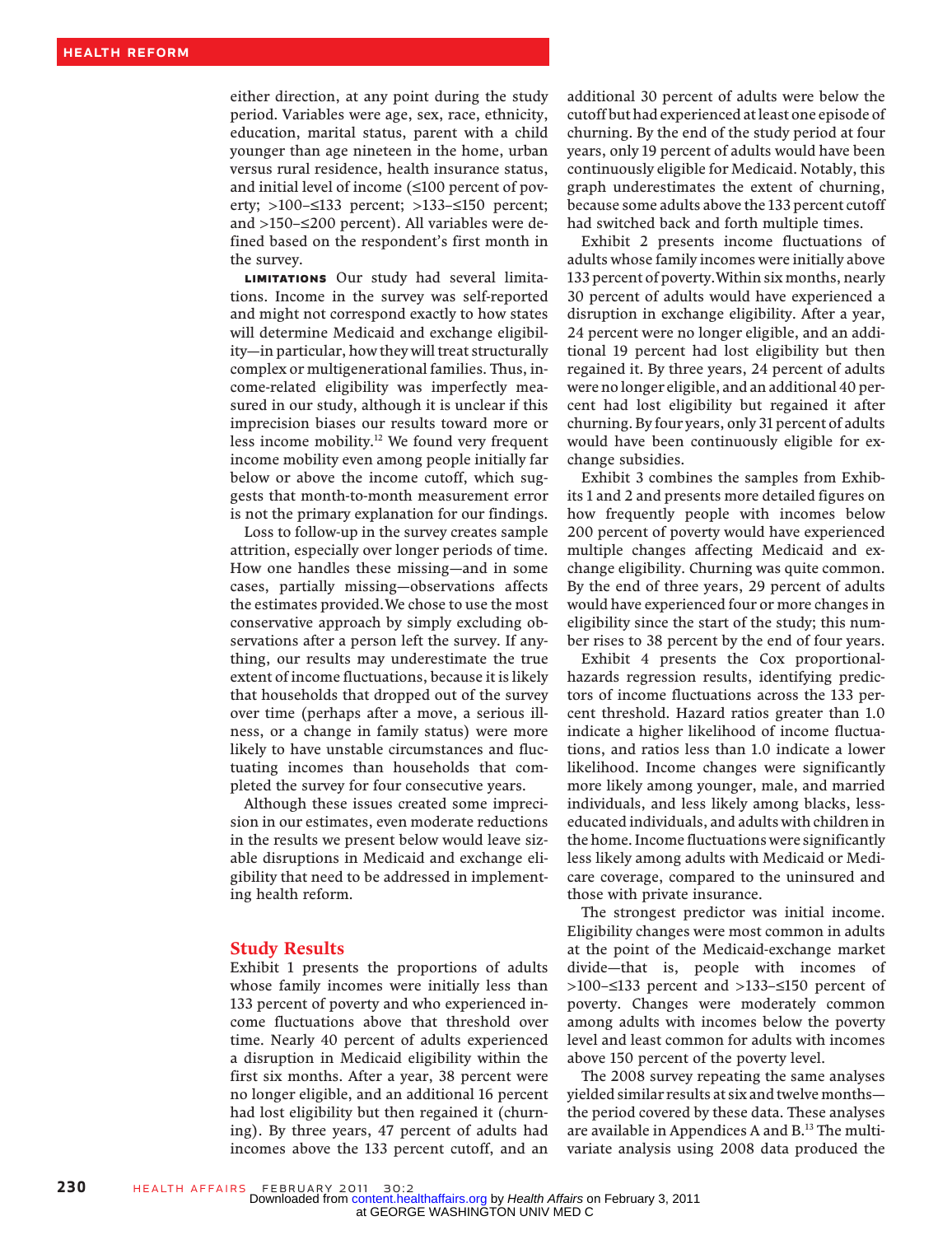#### Exhibit 1



Income Changes Over Time Among Adults Ages 19–60 With Incomes Initially Under 133 Percent Of The Federal Poverty Level

source Authors' analysis of data from the 2004–08 Survey of Income and Program Participation. Notes  $N = 12,753$ . The 133 percent federal poverty level threshold includes an additional 5 percent income disregard, according to the provisions of Medicaid eligibility in the 2010 health reform legislation. In each time frame, only people with monthly income reported for the full survey to that point are included; people who dropped out of the survey at any prior point are excluded.

#### Exhibit 2

Income Changes Over Time Among Adults Ages 19–60 With Incomes Initially Between 133 Percent And 200 Percent Of The Federal Poverty Level



**SOURCE** Authors' analysis of data from the 2004–08 Survey of Income and Program Participation. NoTES  $N = 6,495$ . The 133 percent federal poverty level threshold includes an additional 5 percent income disregard, according to the provisions of Medicaid eligibility in the 2010 health reform legislation. In each time frame, only people with monthly income reported for the full survey to that point are included; people who dropped out of the survey at any prior point are excluded.

at GEORGE WASHINGTON UNIV MED C Downloaded from [content.healthaffairs.org](http://content.healthaffairs.org/) by Health Affairs on February 3, 2011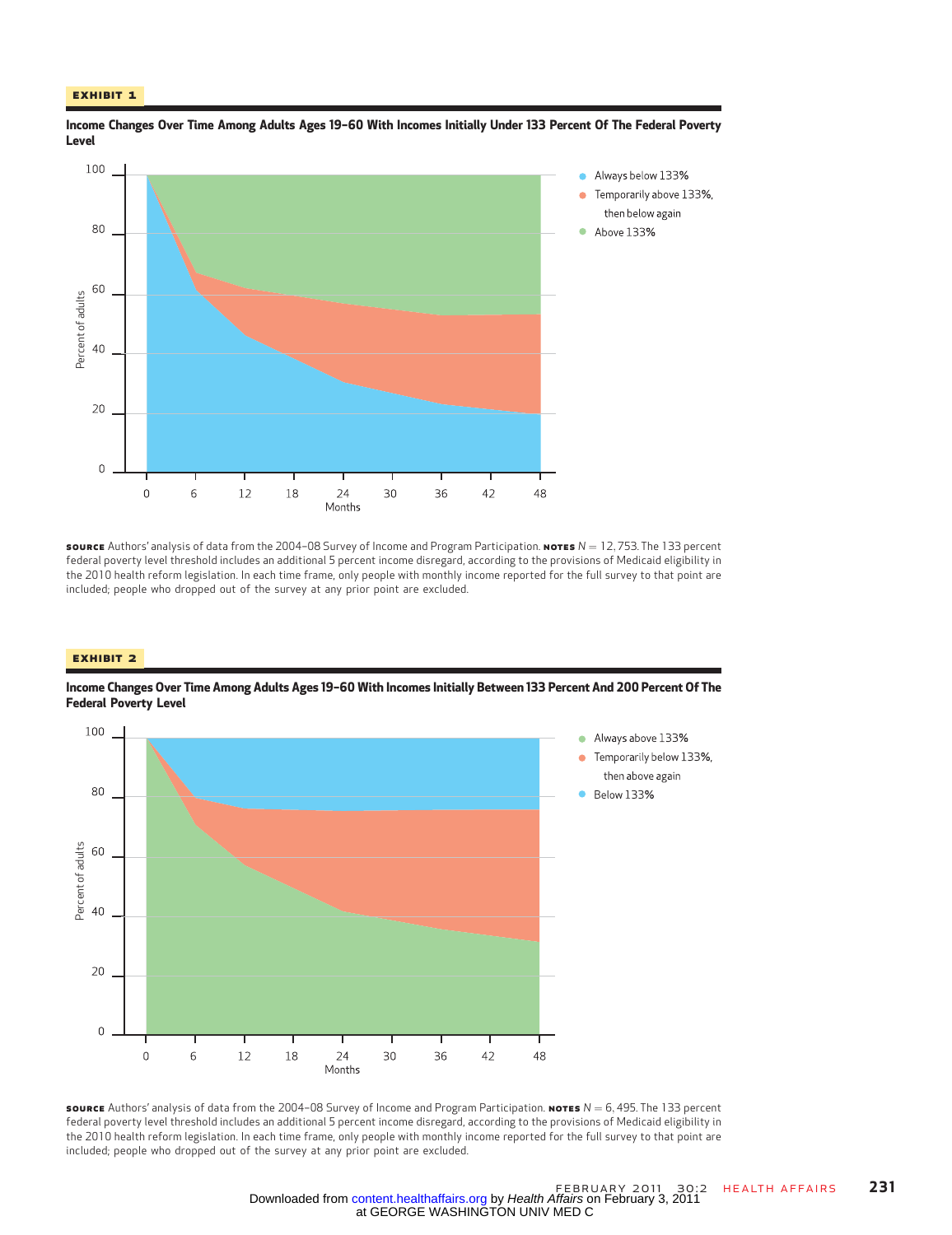Frequency Of Income Fluctuation Across Medicaid-Exchange Eligibility Threshold, Among Adults Ages 19–60 Initially Under 200 Percent Of The Federal Poverty Level

|              | <b>Number of changes</b> |            |               |               |                       |             |
|--------------|--------------------------|------------|---------------|---------------|-----------------------|-------------|
| <b>Month</b> | 0 changes (%)            | change (%) | 2 changes (%) | 3 changes (%) | 4 or more changes (%) | Sample size |
| $\Omega$     | 100.0                    | 0.0        | 0.0           | 0.0           | 0.0                   | 19,248      |
| 6            | 64.5                     | 26.9       | 6.7           | .6            | 0.3                   | 17,227      |
|              | 49.8                     | 26.6       | 14.8          | 5.9           | 2.9                   | 15,274      |
| 24           | 34.1                     | 19.9       | 18.7          | 11.9          | 7.8                   | 11,937      |
| 36           | 27.2                     | 16.4       | 15.6          | 11.5          | 29.3                  | 4,855       |
| 48           | 23.6                     | 13.8       | 14.5          | 9.7           | 38.4                  | 4,101       |

source Authors' analysis of data from the 2004-08 Survey of Income and Program Participation. Notes "Changes" refers to monthly income moving across the Medicaidexchange eligibility threshold of 133 percent of the federal poverty level (plus an additional 5 percent income disregard, yielding an effective threshold of 138 percent of the poverty level). In each time frame, only people with monthly income reported for the full survey to that point are included; people who dropped out of the survey at any prior point are excluded.

> same results as the analysis using 2004 data, with one difference: Private insurance became a significant predictor of income change, relative to uninsurance.

#### Discussion

Summary Of Findings Income mobility is quite common across what will become the key Medicaid-exchange market divide at 133 percent of the federal poverty level. Our results show that 35 percent of the adults in our sample would have experienced a change in eligibility within six months, and 50 percent would have experienced a change within one year. Perhaps of even greater concern, 24 percent would have experienced at least two eligibility changes within a year, and 39 percent would have experienced such churning within two years. Beginning in 2014, these income changes may lead to the movement of millions of adults and their families between Medicaid and state exchanges, often within months of their initial enrollment in the programs.

Under the Affordable Care Act, income shifts can result in coverage and care disruptions while potentially increasing administrative costs. Furthermore, 43 percent of the adults in our sample had children under age nineteen who, along with their parents, might experience similar disruptions. The magnitude of these effects is quite large: Our 2008 sample corresponds nationally to fifty-six million adults with thirty-five million children.

Our findings are consistent with prior research demonstrating significant income mobility in the United States, even among lowerincome families.<sup>14,15</sup> Our analysis of more-recent 2008 survey data showed trends similar to the 2004 data, which suggests that this degree of income mobility is not dramatically different now from what it was five years ago, and it probably persists in times of both economic recession and growth.

Effects Of Income Fluctuations Our multivariate analyses show that income fluctuations were common even among adults initially with incomes below the poverty level. This is particularly troubling because many of these people will often have incomes low enough to exempt them from the federal insurance mandate,<sup>16</sup> which means that fatigue with frequent coverage changes may lead them to simply stop signing up for insurance over time. This is a problem on two fronts. First, it is uninsured low-income adults who have the most to gain from health reform. Second, this group includes millions of healthy adults whose participation in the exchanges is crucial to robust risk pools.We found that income changes were more common among adults who were younger, more educated, and white—characteristics that correlate with a lower burden of illness. Indeed, these results are consistent with previous findings on changes in Medicaid coverage among adults.<sup>6</sup>

The extent to which the income fluctuations discussed here will lead to actual eligibility and coverage changes under the Affordable Care Act is unclear. Coverage and subsidy shifts will depend on the speed with which individuals report income changes and how quickly this information is processed by states. Although the system created by the Affordable Care Act assumes the potential for monthly changes in coverage, actual shifting may be less frequent. Nonetheless, given current experience with Medicaid coverage gaps, it seems highly likely that many families will face income-related insurance coverage disruptions under health reform. $4-6$  To assess how large a problem churning actually poses,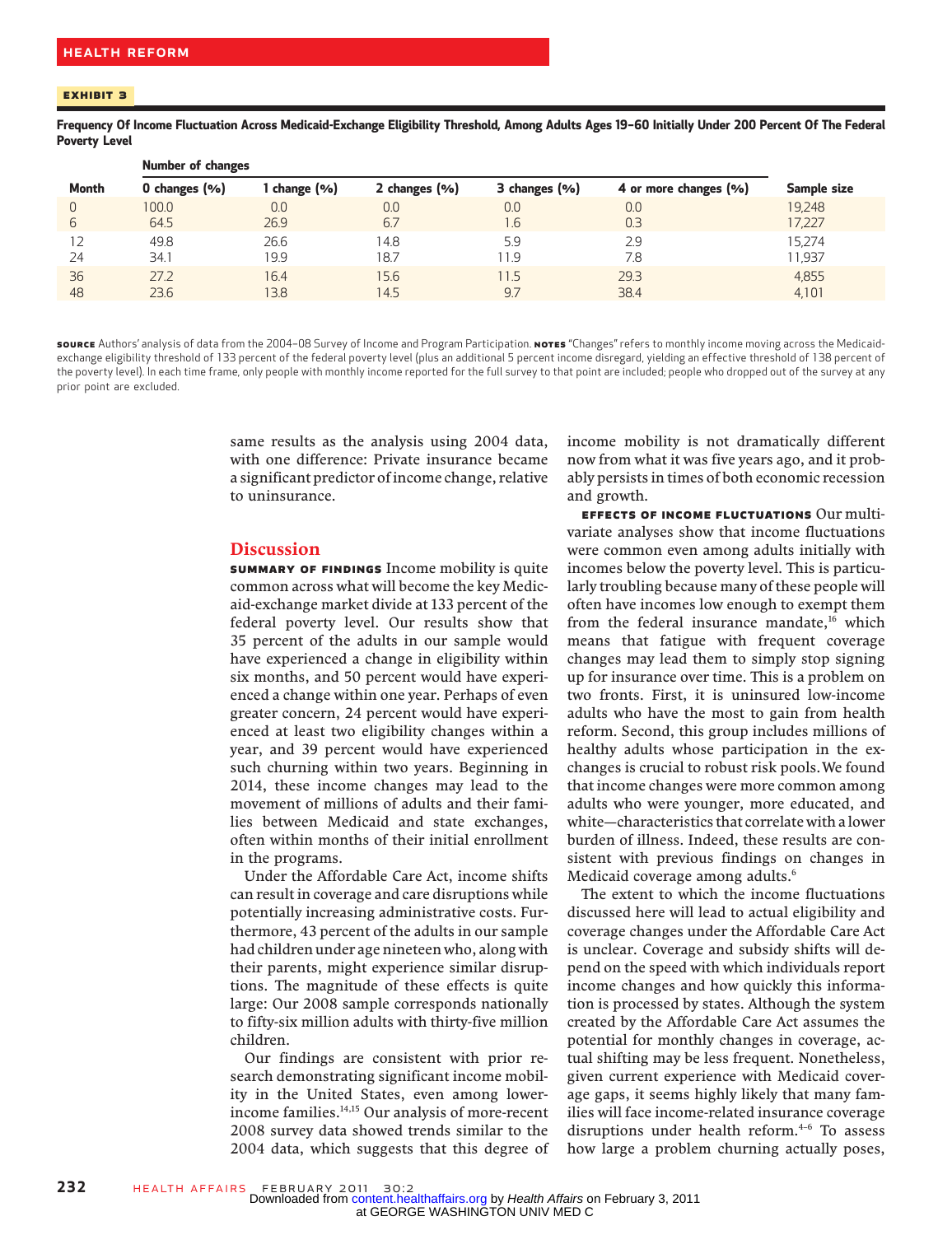Predictors Of Income Fluctuation Across Medicaid-Exchange Eligibility Threshold, Among Adults Ages 19–60 Initially Under 200 Percent Of The Federal Poverty Level

| <b>Variable</b>                                                                        | <b>Hazard</b> ratio          | 95% CI                                              | p value                                           |  |  |
|----------------------------------------------------------------------------------------|------------------------------|-----------------------------------------------------|---------------------------------------------------|--|--|
| AGE (YEARS)                                                                            |                              |                                                     |                                                   |  |  |
| $19 - 29$<br>$30 - 39$<br>$40 - 49$<br>$50 - 60$                                       | 1.30<br>1.15<br>1.13<br>1.00 | 1.21, 1.39<br>1.08, 1.23<br>1.06, 1.20<br>Reference | < 0.001<br>< 0.001<br>< 0.001<br>$-$ <sup>a</sup> |  |  |
| <b>SEX</b>                                                                             |                              |                                                     |                                                   |  |  |
| Male<br>Female                                                                         | 1.11<br>1.00                 | 1.07, 1.16<br>Reference                             | < 0.001<br>$-$ a                                  |  |  |
| <b>MARITAL STATUS</b>                                                                  |                              |                                                     |                                                   |  |  |
| Married<br>Divorced<br>Widowed<br>Single                                               | 1.23<br>1.04<br>1.11<br>1.00 | 1.16, 1.30<br>0.97, 1.10<br>0.96, 1.28<br>Reference | < 0.001<br>0.27<br>0.14<br>$-{}^a$                |  |  |
| <b>PARENTAL STATUS</b>                                                                 |                              |                                                     |                                                   |  |  |
| Parent with children in the home<br>Parent with no children in the home                | 0.92<br>1.00                 | 0.88, 0.96<br>Reference                             | 0.001<br>$\overline{\phantom{a}}$                 |  |  |
| <b>EDUCATION</b>                                                                       |                              |                                                     |                                                   |  |  |
| Less than high school diploma<br>High school diploma or equivalent<br>College graduate | 0.73<br>0.87<br>1.00         | 0.69, 0.78<br>0.83, 0.92<br>Reference               | < 0.001<br>< 0.001<br>$-$ <sup>a</sup>            |  |  |
| <b>RACE</b>                                                                            |                              |                                                     |                                                   |  |  |
| <b>Black</b><br>Asian<br>Other race<br>White                                           | 0.87<br>0.94<br>1.06<br>1.00 | 0.82, 0.92<br>0.85, 1.03<br>0.97, 1.16<br>Reference | < 0.001<br>0.20<br>0.22<br>$-$ <sup>a</sup>       |  |  |
| <b>ETHNICITY/URBAN STATUS</b>                                                          |                              |                                                     |                                                   |  |  |
| Latino ethnicity<br>Urban residence                                                    | 0.97<br>1.03                 | 0.91, 1.02<br>0.99, 1.08                            | 0.23<br>0.14                                      |  |  |
| <b>INITIAL HEALTH INSURANCE</b>                                                        |                              |                                                     |                                                   |  |  |
| Medicaid<br>Medicare<br>Private insurance<br>Uninsured                                 | 0.79<br>0.60<br>0.98<br>1.00 | 0.74, 0.83<br>0.54, 0.68<br>0.93, 1.02<br>Reference | < 0.001<br>< 0.001<br>0.31<br>$-$ <sup>a</sup>    |  |  |
| INITIAL INCOME (AS PERCENT OF POVERTY)                                                 |                              |                                                     |                                                   |  |  |
| ≤100%<br>>100%-<133%<br>>133%-<150%<br>>150%-≤200%                                     | 1.51<br>2.24<br>2.02<br>1.00 | 1.43, 1.59<br>2.11, 2.37<br>1.85, 2.21<br>Reference | < 0.001<br>< 0.001<br>< 0.001<br>$-$ a            |  |  |

source Authors' analysis of data from the 2004–08 Survey of Income and Program Participation. Notes  $N = 19,248$ . The 133 percent federal poverty level threshold includes an additional 5 percent income disregard. Hazard ratios are from Cox proportional-hazards regression, using continuous months without crossing the 133 percent federal poverty level threshold as the outcome. CI is confidence interval. <sup>a</sup>p values cannot be calculated for variables that are the reference group in a regression.

it would be helpful if states were required to collect and report data on churning in Medicaid and the exchanges once the law takes effect, as is currently done for the Children's Health Insurance Program (CHIP).

POLICY IMPLICATIONS Although income fluctuations present important challenges, the Affordable Care Act represents the largest expansion of health coverage for lower-income people since the enactment of Medicare and Medicaid. Coverage disruptions due to income changes are not a

new problem: State Medicaid and CHIP programs already deal with this issue routinely, although on a smaller scale. But currently, when people lose eligibility for Medicaid, they often become uninsured; in contrast, the Affordable Care Act offers an opportunity to ensure that families do not experience lapses in coverage and care when their incomes change. Thus, the challenge becomes how to mitigate the potential harm of transitions between Medicaid and the exchanges. We identify several policy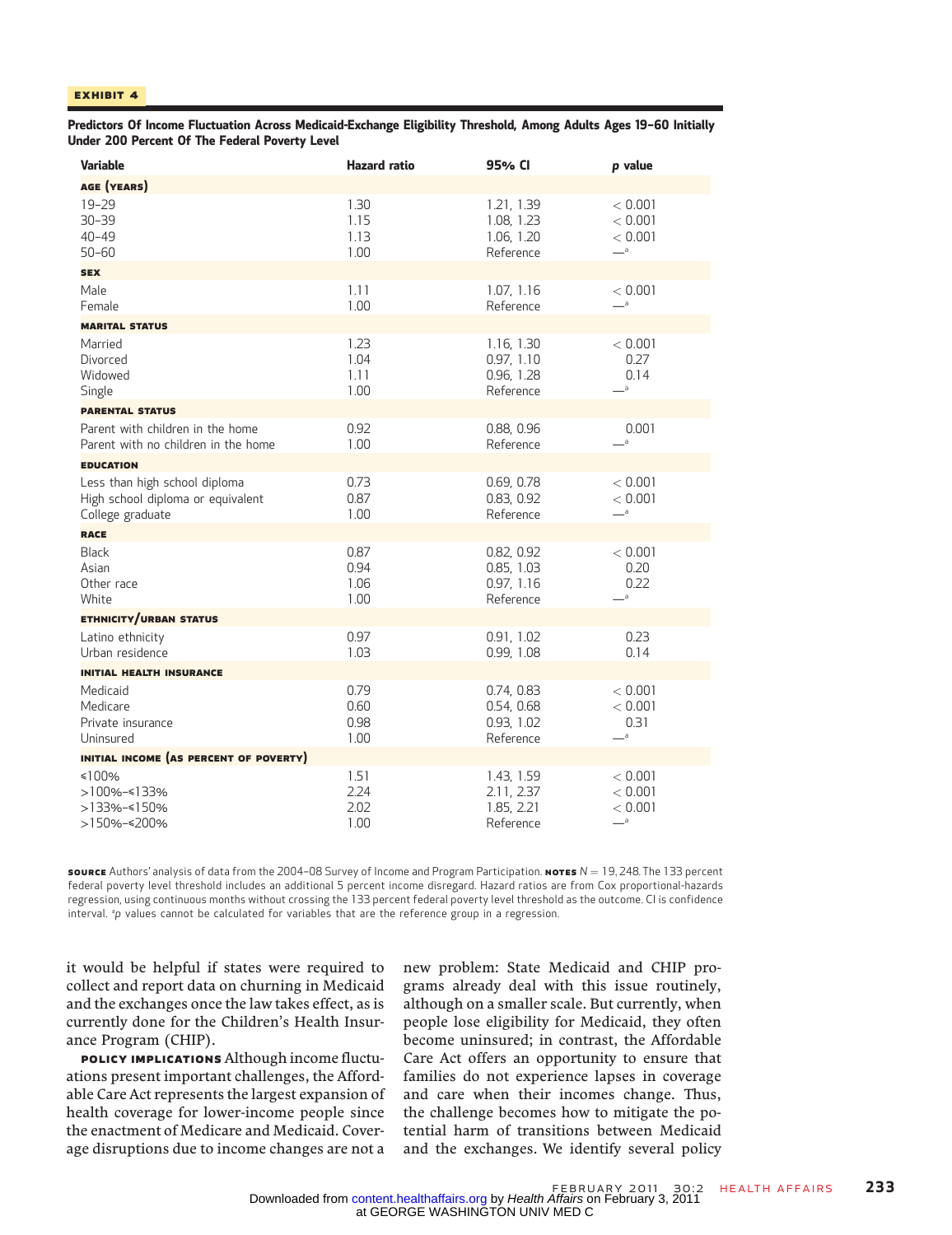#### options.

▸ REDUCE LIKELIHOOD OF FREQUENT ELI-GIBILITY CHANGES: One straightforward option is to establish a minimum guaranteed eligibility period—a strategy used by some state Medicaid and CHIP programs. A guaranteed eligibility period was considered in the health reform legislation but set aside for cost reasons. This may prove to be shortsighted if churning leads to higher administrative costs of frequently enrolling and disenrolling people or to downstream medical costs resulting from disruptions in continuity of care. States can promote guaranteed eligibility periods by using annual redetermination procedures instead of more frequent eligibility verification, to reduce the likelihood of mid-enrollment shifts.

▸ PROVIDE SUPPORT SERVICES FOR THE SHIFT: The Affordable Care Act requires that the new health insurance exchanges serve as enrollment "portals" that will allow people to sign up for either Medicaid or the exchange. It also specifies procedures for ensuring that enrollees have a means of reporting real-time income changes that could affect eligibility.<sup>17</sup> But these steps do not address the discontinuity in care created by eligibility shifts, so additional approaches will need to be taken.

There are two major concerns about how to support enrollees as their coverage shifts between Medicaid and plans in the exchanges. The first concern is the real-time reporting of income and adjustment of subsidies for insurance coverage based on income. Even when small income changes occur, subsidies for premiums and cost sharing will need to be adjusted efficiently, which poses administrative challenges.

When implementing both the Medicaid and exchange reforms, states should clarify that the source and size of the subsidy is sensitive to income. Furthermore, by making real-time reporting easily accessible, it may be possible to address Medicaid-exchange shifts more quickly while also helping people select plans that participate in both Medicaid and the exchanges. Of particular importance will be the role of "exchange navigators," as called for under the Affordable Care Act. These are individuals or organizations knowledgeable about both programs and markets whose services will be available to assist consumers.

The second major concern is the issue of timing of coverage. Medicaid coverage can be retroactive up to ninety days before the date on which eligibility is actually determined.<sup>18</sup> On the other hand, if typical industry standards are used, plans participating in the exchange would begin coverage the first of the month after an individ-

ual becomes eligible. To ensure that movement from Medicaid to an exchange plan does not lead to a break in coverage, states may need to require enrollment in plans through the exchange to be retroactive to the date of first eligibility for people transitioning from Medicaid, or to extend Medicaid coverage until exchange coverage takes effect.

▸ ALIGN COVERAGE AND BENEFITS: Income mobility that prompts people to move between Medicaid and insurance exchanges ultimately may lead to variable levels of coverage in terms of benefits, premiums, and cost sharing. For newly eligible Medicaid adults, benefits are set based on "benchmark" coverage rather than the full scope of benefits offered to "traditional" Medicaid beneficiaries. The Affordable Care Act further clarifies that for these adults, the benchmark must consist of the same essential benefit package offered to adults who receive coverage through state health insurance exchanges.19 This conformance of Medicaid benchmark coverage to the exchanges' essential benefit package should mitigate these coverage differences, although some differences in cost sharing among plans and programs are likely to remain.

For children, the shift to exchange coverage may result in a major loss of benefits, unless private coverage is required to meet the standard of Medicaid's Early and Periodic Screening, Diagnosis, and Treatment benefit.<sup>20</sup>

▸ ALIGN MARKETS AND PROVIDER NET-WORKS: In our view, the most crucial aspect of income fluctuation is its potential effect on the continuity and quality of care for individuals and families who shift between Medicaid and exchange coverage. To the extent that the same plans with the same provider networks participate in both the exchange and Medicaid markets, the practical impact of coverage changes might be markedly reduced.

For this to happen, it is important for the secretary of health and human services to take steps to align, as much as possible, the conditions of participation for both exchange-qualified health plans and Medicaid managed care organizations, to promote dual market participation. States also could consider the development, in collaboration with Medicaid plans and health insurers, of products that are certified to operate in both markets. To the greatest extent possible, these plans would share common coverage terms, provider networks (especially participation by essential community providers), administrative systems, consumer and patient protections, and quality and performance measures.

▸ MONITOR ACCESSIBILITY AND QUALITY OF CARE: Improving the quality and efficiency of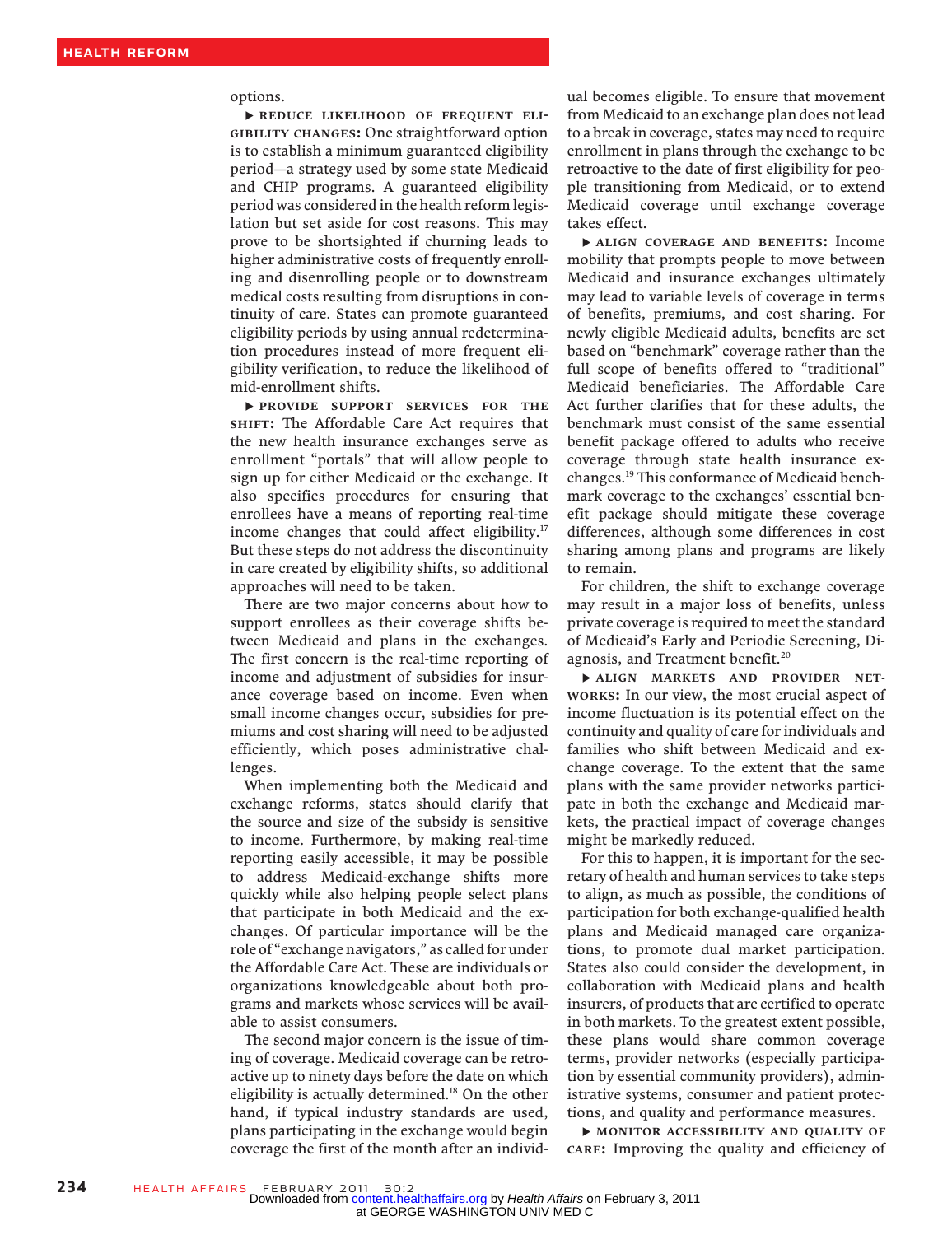care is a central goal of health reform. Highquality care is by definition continuous over time. Quality-measurement systems will need to be particularly sensitive to plan and provider performance for patients whose coverage changes as they churn in and out of programs, because the incentive may be to provide few services and to delay care on the assumption that they will soon be gone.

Discontinuities may also lead to inadequate clinical follow-up of chronic diseases, especially since acute deteriorations in health status may often be accompanied by changes in income and eligibility due to job loss. Monitoring for the risk of underservice has been a challenge for Medicaid managed care plans for years as a result of unstable eligibility; Medicaid-exchange churning is an extension of this challenge.

conclusion The Affordable Care Act offers the opportunity to expand health insurance coverage to millions of low-income families. Our analysis of national survey data indicates that income fluctuations are extremely common among lower-income individuals and families. Therefore, state and federal implementation should expressly include strategies aimed at minimizing the frequency of coverage transitions and promoting the quality and continuity of care. ■

The authors are grateful to Arnie Epstein and Nancy Turnbull for insightful comments, and to Michael Miller for helping generate the idea for this project.

#### NOTES

- 1 Affordable Care Act, Pub. L. 111-148 and 111-152; 2010. Sec. 2001, Medicaid coverage for lowest income populations. Revises United States Code, Title 42, Sec. 1396a(a)(10), State plans for medical assistance. Further revised by the Health Care and Education Reconciliation Act of 2010, Pub. L. 100-152.
- 2 Internal Revenue Code, Sec. 36B(b)  $(3)(A)$ , added by Sec. 1401 of the Affordable Care Act. Legal US residents with family incomes below 100 percent of the federal poverty level who have not resided in the United States long enough to qualify for Medicaid instead will receive premium credits through their state exchanges.
- 3 Medicaid eligibility, like eligibility for cash welfare, historically has been tied to monthly income. At their option, states can limit eligibility redeterminations to once annually, but federal regulations require that individuals report interim changes in income, and when such information is received, states must promptly redetermine eligibility. 42 CFR, Sec. 435.916, Periodic redeterminations of Medicaid eligibility.
- 4 Short PF, Graefe DR. Batterypowered health insurance? Stability in coverage of the uninsured. Health Aff (Millwood). 2003;22(6):244–55.
- 5 Fairbrother GL, Emerson HP, Partridge L. How stable is Medicaid coverage for children? Health Aff (Millwood). 2007;26(2):520–28.
- 6 Sommers BD. Loss of health insurance among non-elderly adults in Medicaid. J Gen Intern Med. 2009;24(1):1–7.
- 7 The Medicare and Medicaid

Extenders Act, Pub. L. No. 111-309; 2010. Sec. 208 finances the latest version of Congress's fix to the Medicare physician payment problem by increasing the size of the advance payment recoupment to which individuals are exposed. Specifically, this legislation amends Sec. 36B of the Internal Revenue Code, as added by the Affordable Care Act, to significantly increase repayment obligations by individuals who receive advance tax credits based on prior-year income and whose incomes then rise during the enrollment year. Under the Affordable Care Act, the maximum repayment penalty was \$400; the more recent legislation increased this penalty to \$500 for individuals and families with incomes below 200 percent of the federal poverty level and to as much as \$2,500 in the case of individuals with family incomes of 350–400 percent of the poverty level.

- 8 Long SK, Coughlin T, King J. How well does Medicaid work in improving access to care? Health Serv Res. 2005;40(1):39–58.
- 9 Weissman JS, Stern R, Fielding SL, Epstein AM. Delayed access to health care: risk factors, reasons, and consequences. Ann Intern Med. 1991; 114:325–31.
- 10 Ku L, Ross DC. Staying covered: the importance of retaining health insurance for low-income families. Washington (DC): Center on Budget and Policy Priorities; 2002.
- 11 Lavarreda SA, Gatchell M, Ponce N, Brown ER, Chia YJ. Switching health insurance and its effects on access to physician services. Med Care.

2008;46(10):1055–63.

- 12 Waves 2–4 of the 2004 survey contained an income imputation error for some households. This result does not appear to have biased our results since the 2008 data (unaffected by this error) produce the same findings. US Census Bureau. SIPP 2004 panel general income user note [Internet]. Washington (DC): The Bureau; 2008 Feb 19 [cited 2010 Dec 12]. Available from: http:// www.census.gov/sipp/core\_ content/core\_notes/2004General\_ Income.html
- 13 To access the Appendix, click on the Appendix link in the box to the right of the article online.
- 14 US Department of the Treasury. Income mobility in the US from 1996 to 2005. Washington (DC): The Department; 2007 (revised 2008).
- 15 Congressional Budget Office. Trends in earnings variability over the past 20 years. Washington (DC): CBO; 2007.
- 16 Internal Revenue Code, Sec. 5000A (e)(2), exempts from the mandate any individual with income below the code's filing threshold for a taxable year. In 2009, the threshold was \$9,350 for an individual and \$18,700 for a couple. Internal Revenue Service. 1040EZ instructions 2010 [Internet]. Washington (DC): IRS; 2010 [cited 2010 Dec 12]. Available from: http://www.irs.gov/ pub/irs-pdf/i1040ez.pdf
- 17 Affordable Care Act, Sec. 1311, Affordable choices of health benefit plans, and Sec. 1401, Refundable tax credit providing premium assistance for coverage under a qualified health plan.